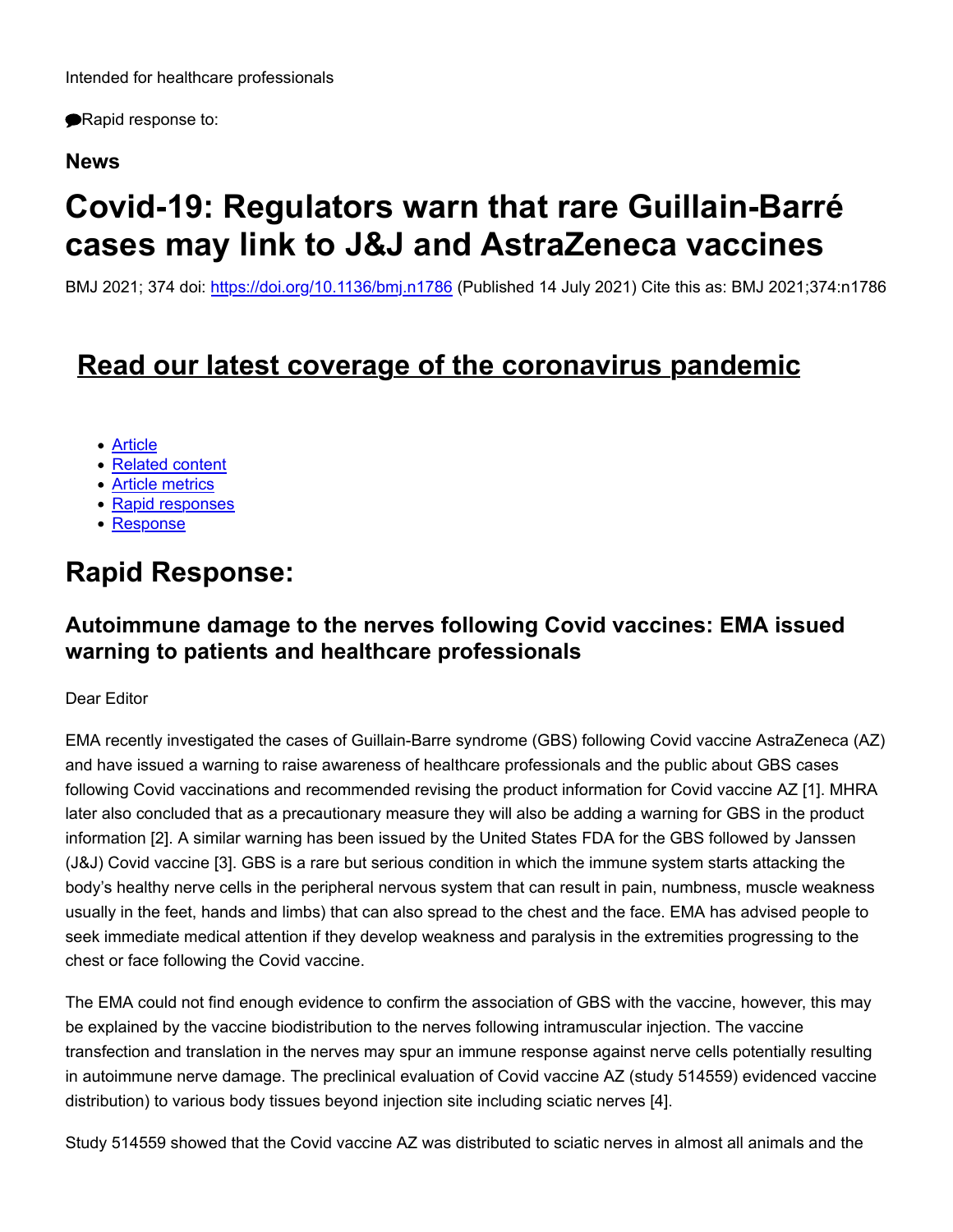distributed fractions did not clear throughout the study. The last sample was taken on 29 days post-administration and sciatic nerves of 70% of animals were still tested positive at the end of the study. The vaccine distribution to the sciatic nerves may lead to conditions like sciatica that has been previously linked to the viral infection of the sciatic nerve, such as herpes. The MHRA pharmacovigilance database reported ~187 cases of sciatica post-Covid vaccine AZ as of 28th July 2021. There were at least 127 other instances of nerve injury and 301 cases of various forms of neuropathies (including 207 cases of peripheral neuropathy) listed in the MHRA database [2].

The biodistribution of the vaccine to other nerves is not known as the study 514559 checked for sciatic nerves only being anatomically closer to the injection site (hind limb) in mice. The facial (cranial) nerves, on the contrary, are anatomically closer to the vaccine injection site in humans (deltoid muscle). The MHRA database listed ~1031 cases of facial cranial nerve disorders (527 cases of Bell's palsy and 457 cases of facial paresis/paralysis), 20 cases of Miller Fisher syndrome and additional 372 cases of Guillain-Barre syndrome (2 fatal) following AZ vaccine up until 28th July 2021.

It is worth noting that the Covid vaccine AZ clinical trials were paused twice and, on both occasions, the trial subjects developed a neurological condition, transverse myelitis. One of the subjects was later diagnosed with multiple sclerosis [5], declared unrelated to the vaccine. Surprisingly, as of 28th July 2021, there are 77 cases of transverse myelitis, 16 cases of myelitis and another 13 cases of encephalomyelitis following Covid vaccine AZ in the MHRA database. Moreover, there are additional 56 cases of multiple sclerosis and another 49 cases reporting a relapse of multiple sclerosis within the MHRA database. The vaccine-induced multiple sclerosis (if proven) may also be an autoimmune response to the vaccine distribution and transfection to the nerves.

The biodistribution (study 514559) also evidenced the vaccine distribution via blood circulation to other tissues notably bone marrow, liver, mammary glands and spleen. The vaccine encoded gene transfection to distant tissues is likely to attract an immune response against various body tissues that can manifest into various autoimmune conditions. Recently, vaccine distribution to the vasculature and interaction with circulatory platelets have been proposed as a likely mechanism for thrombosis with thrombocytopenia syndrome (TTS) [6]. These autoimmune responses may well be transient in many healthy subjects, and the immune response is likely to be very selective towards vaccine transfected cells only, however, the possibility of developing a chronic autoimmune condition in some individuals cannot be overruled. The regulatory authorities are, therefore, requested to review the cases of GBS in association with various other neuropathies and vaccine biodistribution data from preclinical trials. This will not only help in explaining a causal link but will also help take necessary precautionary measures in time for public safety. A similar issue has been reported with Janssen (J&J) Covid vaccine [7], and we anticipate other viral-vector Covid vaccines such as CanSinoBIO (China) and Sputnik V (Russia) are likely to pose a similar risk. The detailed tissue-specific distribution of mRNA vaccines encoding SARS-CoV-2 spike proteins (Pfizer or Moderna) is not fully known that could offer invaluable insights into the long-term safety of mRNA vaccines. However, the surrogate studies using similar formulations by Pfizer [8] and Moderna [9] did confirm a biodistribution of mRNA vaccines beyond the injection site. We urge regulatory authorities to mandate manufacturers to perform adequate biodistribution studies on vaccine formulations and request further data to better understand the implications of vaccine transfection in distant tissues before mass vaccine rollout in children or recommending additional adult booster doses.

MHRA is requested to investigate the cases of post-vaccine GBS and related signals of nerve damages in association with wider signals of auto-immune reactions in their database. Most of the adults in UK are already vaccinated, therefore, early recognition of post-vaccine autoimmune conditions like GBS may help in offering early therapeutic interventions to those who are potentially affected with the condition that can help to prevent